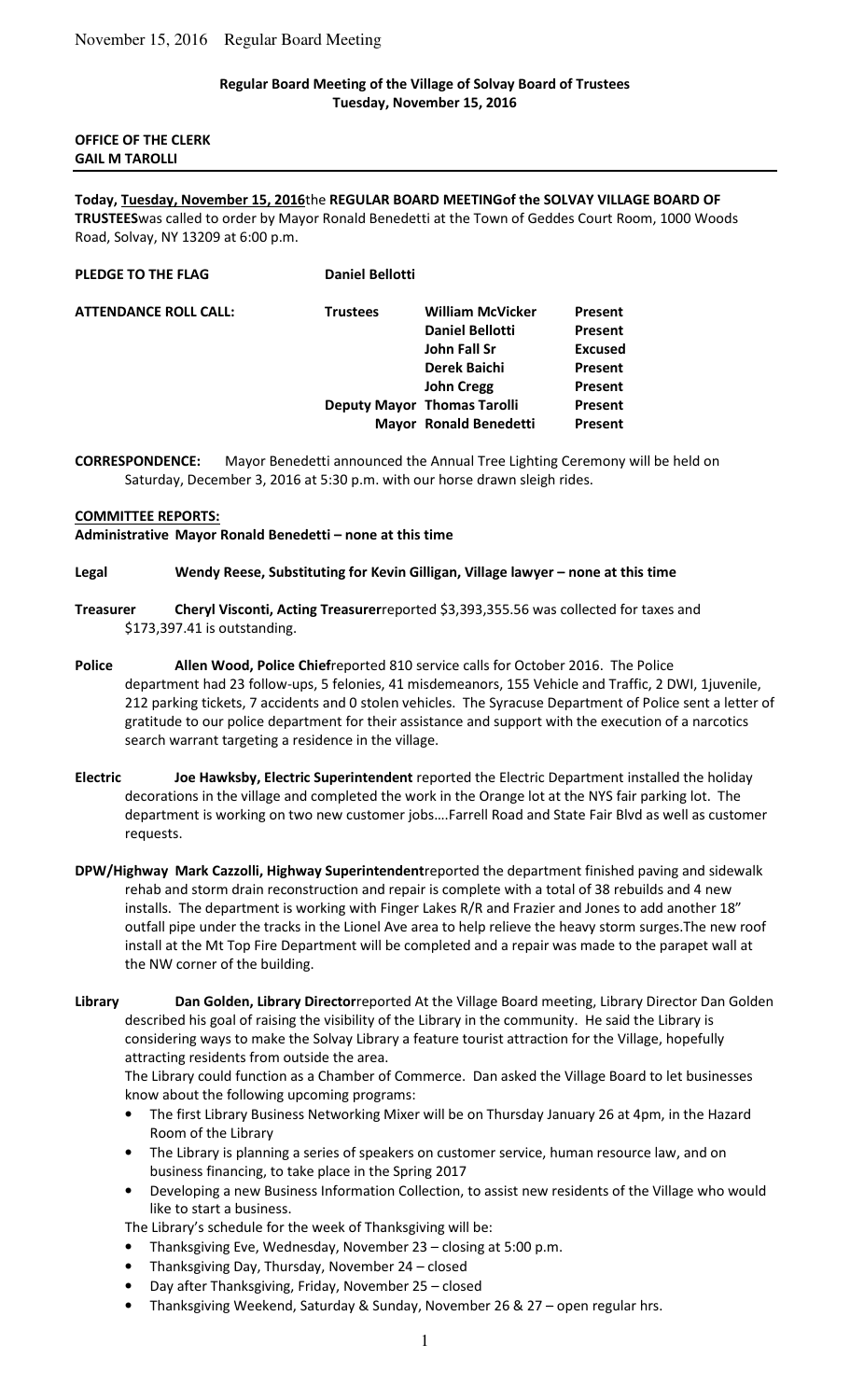# November 15, 2016 Regular Board Meeting

In early December, the Library will present two programs funded by the Office of Senator John DeFrancisco: *Discover the Erie Canal. Saturday December 3, 2016, 2:00pm. Hazard Room*  This will be a program on the history of the Erie Canal, with information on present-day Canal exhibits and renovations, a slide and video presentation by local historian Mr. David Beebe. This program comes courtesy of the Office of Senator John DeFrancisco.

The *Annual Holiday Open House* will be on Sunday, December 4 from 2:00-4:00 p.m. Musical entertainment will start at 2:30 pm with a one hour performance by The Highland Winds Clarinet Quartet. The concert is funded courtesy of a grant from the Office of Senator John DeFrancisco

**Codes Trustee Tarolli** reported the Codes Department has been very busy with inspections. **Stormwater - On agenda** 

## **RESOLUTIONS:**

1. Authorization from the Board of Trustees to approve the minutes from the October 25, 2016 Regular Board Meeting and the Reading of the Minutes be herewith dispensed.

| <b>MOTION:</b> | Derek Baichi |                       |   |  |
|----------------|--------------|-----------------------|---|--|
| <b>SECOND:</b> |              | <b>Thomas Tarolli</b> |   |  |
| AYES:          | 6            | <b>NAYES:</b>         | 0 |  |

2. Authorization from the Board of Trustees to pay C&S Engineers \$13,695.00 for services rendered from 10/1/16 through 10/31/16. Total cost for the Village: \$3,055.00)

**MOTION CARRIED** 

|                                                                                                     |              |                        |   | Below are the specific projects that will be reimbursed through a Grant or the County.                                    |  |
|-----------------------------------------------------------------------------------------------------|--------------|------------------------|---|---------------------------------------------------------------------------------------------------------------------------|--|
| Invoice No. 0161937 – Project No. 114.203.012 – Carolina Ave. Green Wall Grant – Mechanics Building |              |                        |   |                                                                                                                           |  |
|                                                                                                     |              |                        |   | Invoice No. 0161938 - Project No. 114.210.002 - Woods Road Park - DASNY Grant                                             |  |
| Invoice No. 0161939 - Project No. 114.213.001 - I/I Reduction Grant                                 |              |                        |   |                                                                                                                           |  |
|                                                                                                     |              |                        |   | Invoice No. 0161940 - Project No. 114.214.001 - Senator DeFrancisco Grant                                                 |  |
|                                                                                                     |              |                        |   | Invoice No. 0161941 - Project No. 114.215.001 - Onondaga County Community Development Grant                               |  |
|                                                                                                     |              |                        |   | Invoice No. 0161943 – Project No. 114.217.001 – USDARD Funding Application – Montrose Avenue Revitalization I/I Reduction |  |
| Invoice No. 0161944 - Project No. 114.218.001 - SAM Grant                                           |              |                        |   |                                                                                                                           |  |
| Invoice No. 0161945 - Project No. 114.219.001 - NYSDOT 2016 TAP Grant                               |              |                        |   |                                                                                                                           |  |
| <b>MOTION:</b>                                                                                      |              | <b>Daniel Bellotti</b> |   |                                                                                                                           |  |
| <b>SECOND:</b>                                                                                      | Derek Baichi |                        |   |                                                                                                                           |  |
| AYES:                                                                                               | 6            | <b>NAYES:</b>          | 0 | <b>MOTION CARRIED</b>                                                                                                     |  |

3. Authorization from the Board of Trustees to pay Costello, Cooney &Fearon, PLLC \$7,424.04 for services rendered for the month of October 2016.

| <b>MOTION:</b> |   | Derek Baichi          |   |                       |
|----------------|---|-----------------------|---|-----------------------|
| <b>SECOND:</b> |   | <b>Thomas Tarolli</b> |   |                       |
| AYES:          | 6 | <b>NAYES:</b>         | n | <b>MOTION CARRIED</b> |

4. Authorization from the Board of Trustees to approve the Budget Modifications: **Village of Solvay General Fund Schedule of Proposed Budget Modifications**

**For Approval at the November 2016 Regular Board Meeting**

|                 |                             | (as modified)<br><b>Current</b> | Proposed          | <b>Modified</b><br><b>Budget</b> |
|-----------------|-----------------------------|---------------------------------|-------------------|----------------------------------|
| <b>Account</b>  | <b>Title</b>                | <b>Budget</b>                   | <b>Budget Mod</b> | <b>Amount</b>                    |
| <b>Revenues</b> |                             |                                 |                   |                                  |
| 426800 A        | <b>Insurance Recoveries</b> | 5,000                           | 27,000            | 32,000                           |
| 427053 A        | Gifts & Donations           | 200                             | 3,000             | 3,200                            |
|                 |                             |                                 |                   |                                  |
|                 | <b>Total</b>                | 200                             | 30,000            | 35,200                           |
| <b>Expenses</b> |                             |                                 |                   |                                  |
|                 |                             |                                 |                   |                                  |
| 531201 A        | Police-Wages                | 1,195,000                       | 27,000            | 1,222,000                        |
| 571204 A        | Pool-Other                  | 12,853                          | 3,000             | 15,853                           |
|                 |                             |                                 |                   |                                  |
|                 | <b>Total</b>                | 1,207,853                       | 30,000            | 1,237,853                        |
| <b>MOTION:</b>  | <b>Daniel Bellotti</b>      |                                 |                   |                                  |
| <b>SECOND:</b>  | Derek Baichi                |                                 |                   |                                  |
| <b>AYES:</b>    | <b>NAYES:</b><br>6          | 0<br><b>MOTION CARRIED</b>      |                   |                                  |

**Newly**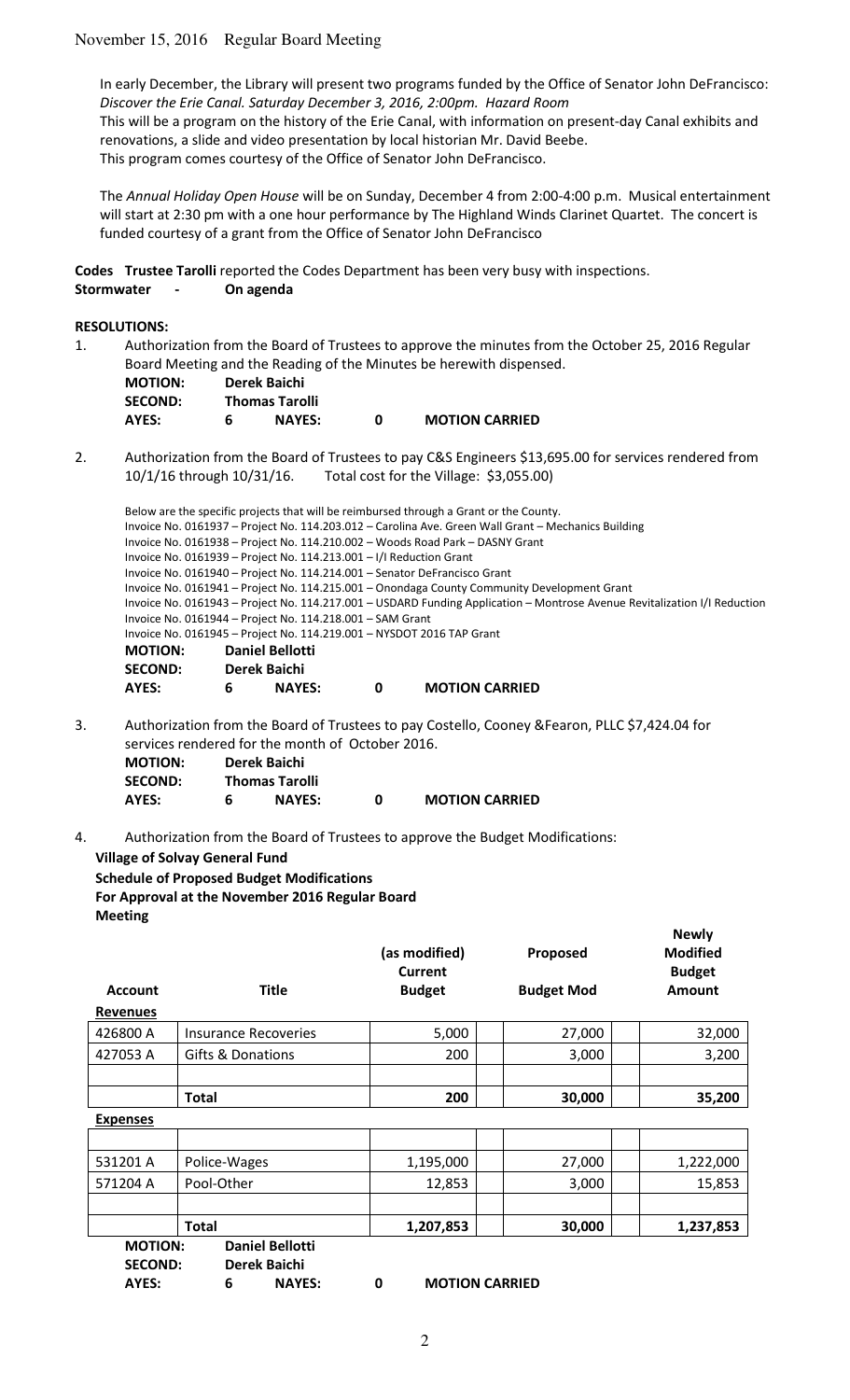November 15, 2016 Regular Board Meeting

5. Authorization from the Board of Trustees to change Judge Tony Noce's title from Acting Justice to Associate Justice per NYS Senate.

| <b>MOTION:</b> | <b>Thomas Tarolli</b>   |
|----------------|-------------------------|
| <b>SECOND:</b> | <b>William McVicker</b> |
| -----          | . <i>. .</i> .          |

**AYES: 6 NAYES: 0 MOTION CARRIED** 

6. Authorization from the Board of Trustees to accept the resignation of Nancarrow Brown as Library Clerk effective November 22, 2016.

| <b>MOTION:</b> | Derek Baichi |                   |  |                       |  |
|----------------|--------------|-------------------|--|-----------------------|--|
| <b>SECOND:</b> |              | <b>John Cregg</b> |  |                       |  |
| AYES:          |              | <b>NAYES:</b>     |  | <b>MOTION CARRIED</b> |  |

7. Authorization from the Board of Trustees to hire Thomas Devereauxprovisionally as Line Leader in the Electric Department effective November 19, 2016 per contract rate.Civil Service test is required for this position.

| <b>MOTION:</b> |   | <b>John Cregg</b> |   |                       |
|----------------|---|-------------------|---|-----------------------|
| <b>SECOND:</b> |   | Derek Baichi      |   |                       |
| AYES:          | 6 | <b>NAYES:</b>     | n | <b>MOTION CARRIED</b> |

**8.** Authorization from the Board of Trustees to approve the renewal from Excellus BC/BS for the Village's HealthInsurance Plan for the year 2017 and authorize Mayor Benedetti to sign the contract. The new monthly rates are individual - \$759.83, Employee + spouse - \$1,519.66 Employee + child(ren) - \$1,291.71 and family - \$2,165.53.

| <b>MOTION:</b> |   | <b>Daniel Bellotti</b> |   |                       |
|----------------|---|------------------------|---|-----------------------|
| <b>SECOND:</b> |   | Derek Baichi           |   |                       |
| AYES:          | 6 | <b>NAYES:</b>          | n | <b>MOTION CARRIED</b> |

9. Authorization from the Board of Trustees to approve the renewal from MVP Healthcare for the Village's Health Insurance Plan for the year 2017 and authorize Mayor Benedetti to sign the contract. The new monthly rates are individual - \$746.19, Employee + spouse - \$1,492.38 Employee + child(ren) - \$1,268.52 and family - \$2,126.64.

| <b>MOTION:</b> | Daniel Bellotti |                       |
|----------------|-----------------|-----------------------|
| <b>SECOND:</b> | Thomas Tarolli  |                       |
| AYES:          | <b>NAYES:</b>   | <b>MOTION CARRIED</b> |

10. Authorization from the Board of Trustees to approve the renewal from Excellus Medicare Blue PPO for the Village's Retiree Health Insurance Plan for the year 2017 and authorize Mayor Benedetti to sign the contract. The new monthlyrates are \$402.84.

| <b>MOTION:</b> |   | Derek Baichi           |   |                       |
|----------------|---|------------------------|---|-----------------------|
| <b>SECOND:</b> |   | <b>Daniel Bellotti</b> |   |                       |
| AYES:          | 6 | <b>NAYES:</b>          | n | <b>MOTION CARRIED</b> |

11. Authorization from the Board of Trustees to approve the renewal from Lifetime Benefits for the Village'sDentalInsurance Plan for the year 2017 and authorize Mayor Benedetti to sign the contract. The renewed monthly rates will be: individual - \$36.14 and family - \$98.57.

| <b>MOTION:</b> | <b>John Cregg</b> |                        |   |                       |  |
|----------------|-------------------|------------------------|---|-----------------------|--|
| <b>SECOND:</b> |                   | <b>Daniel Bellotti</b> |   |                       |  |
| AYES:          | 6                 | <b>NAYES:</b>          | n | <b>MOTION CARRIED</b> |  |

12. Authorization from the Board of Trustees to approve the addition of the Pediatric Dental Benefit rider in the renewal from Lifetime Benefit Solutions for the year 2017 and authorize Mayor Benedetti to sign the request to have this added. **MOTION: Daniel Bellotti** 

| IVIU I IUIV. | Panici Denviu         |
|--------------|-----------------------|
| SECOND:      | <b>Thomas Tarolli</b> |

Motion was made to table this resolution. **MOTION: Derek Baichi SECOND: Thomas Tarolli** 

| <b>William McVicker</b> | <b>Trustee</b> | <b>Voted</b> | Yes            |
|-------------------------|----------------|--------------|----------------|
| Daniel Bellotti         | <b>Trustee</b> | <b>Voted</b> | No             |
| John Fall Sr            | <b>Trustee</b> | <b>Voted</b> | <b>Excused</b> |
| Derek Baichi            | <b>Trustee</b> | <b>Voted</b> | Yes            |
| John Cregg              | <b>Trustee</b> | <b>Voted</b> | No             |